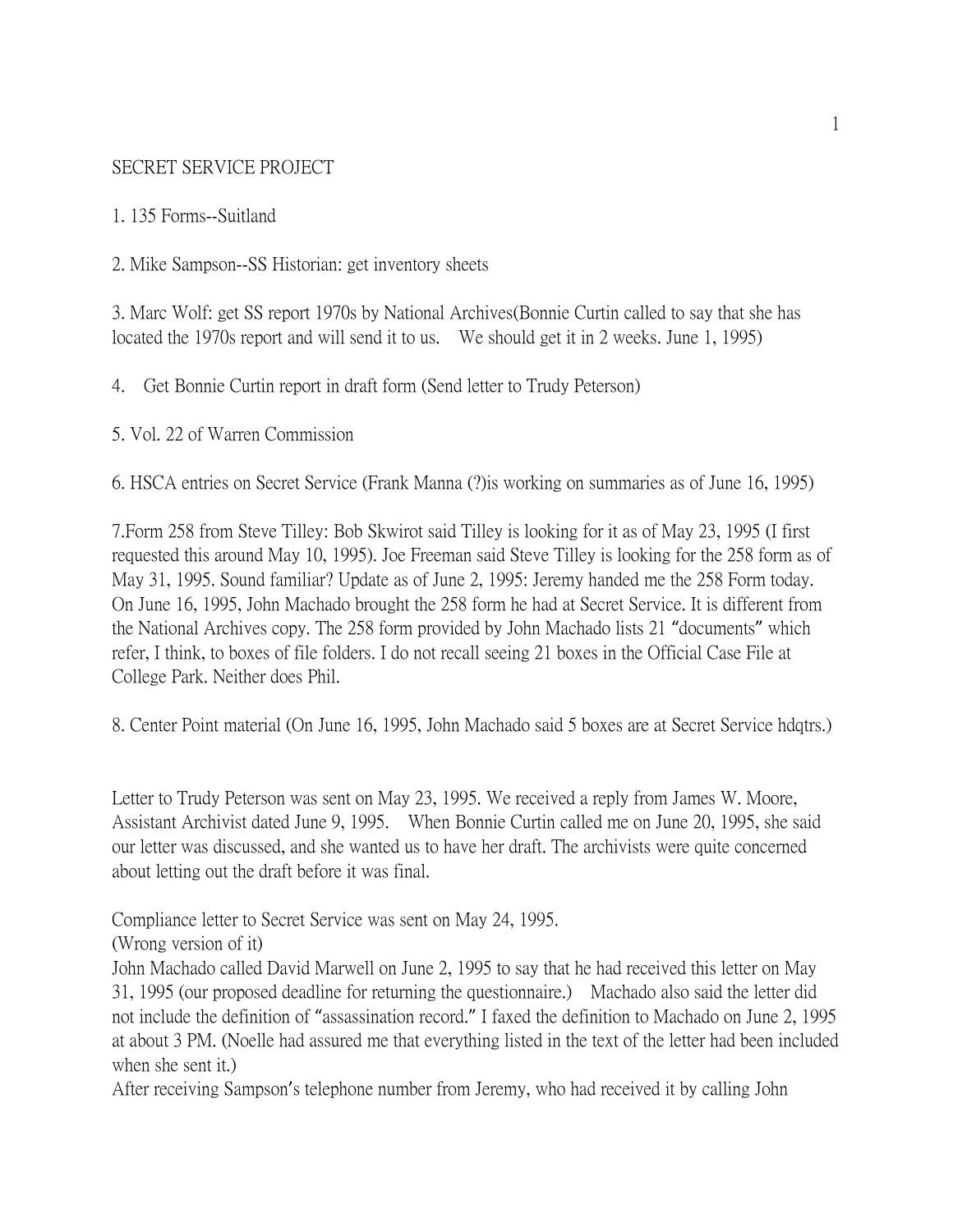Machado, I called Mike Sampson on May 24, 1995 to set up appointment for June 1, 1995 at 2 PM to discuss Secret Service holdings and inventory sheets. He will call back to confirm. Sampson never confirmed, so I called him on June 1. He said he had not received notice of my security clearance from John Machado. I was not aware that Machado had asked for this (apparently when he called David Marwell a few days earlier). So I asked Tracy to forward the appropriate information to Machado. Tracy also sent my clearance to the security office at the Secret Service and to Mike Sampson. All of this took place on June 1, 1995. I have a clearance with the Secret Service for one year from June 1, 1995.

I called Marc Wolf on May 24, 1995 and left a message for him to call me on his voice mail. I would like to have a copy of the report on Secret Service files done by the National Archives in the early 1970s. Wolf had mentioned that he would look into getting a paper copy for us.

Marc Wolf called at 9 AM on May 25, 1995. He said that Bonnie Curtin is looking for the SS report. He did not know that a special study had been done. He thought it was an appraisal report. Wolf suggested asking a deputy at the Office of Federal Records Centers. He said that Bonnie Curtin is looking for the report as well and will get back to me.

I called Bonnie Curtin at 1:10 on May 30, 1995. I left a message on her voice mail to call me. I wanted to know about obtaining the 1970s Secret Service report. I also wanted to ask her if she needed research help in looking through records to find this report if she did not already have it. Bonnie Curtin called me back on June 1, 1995 to say that she is in the process of obtaining the SS report from the 1970s. When she obtains the paper copy, she will send it to ARRB (within the next two weeks).

I visited Mike Sampson, Secret Service historian/archivist on June 1, 1995 from 2-4PM. My description of what I saw is in the SCIF in my handwriting.

June 13, 1995: received letter dated June 9, 1995 from James W. Moore Assistant Archivist for Records Management responding to request for Bonnie Curtin report. Says we can have a pre-publication copy after the Secret Service has checked it for factual information.

June 14, 1995: John Machado called David Marwell to say that he Machado had just received a call from someone at Treasury who had received Dennis Quinn's letter asking about compliance. Machado said he had tried to fax to our office his answers to our (my) compliance letter of May 24, 1995, but could not complete the fax. Machado said he would be coming to our office in the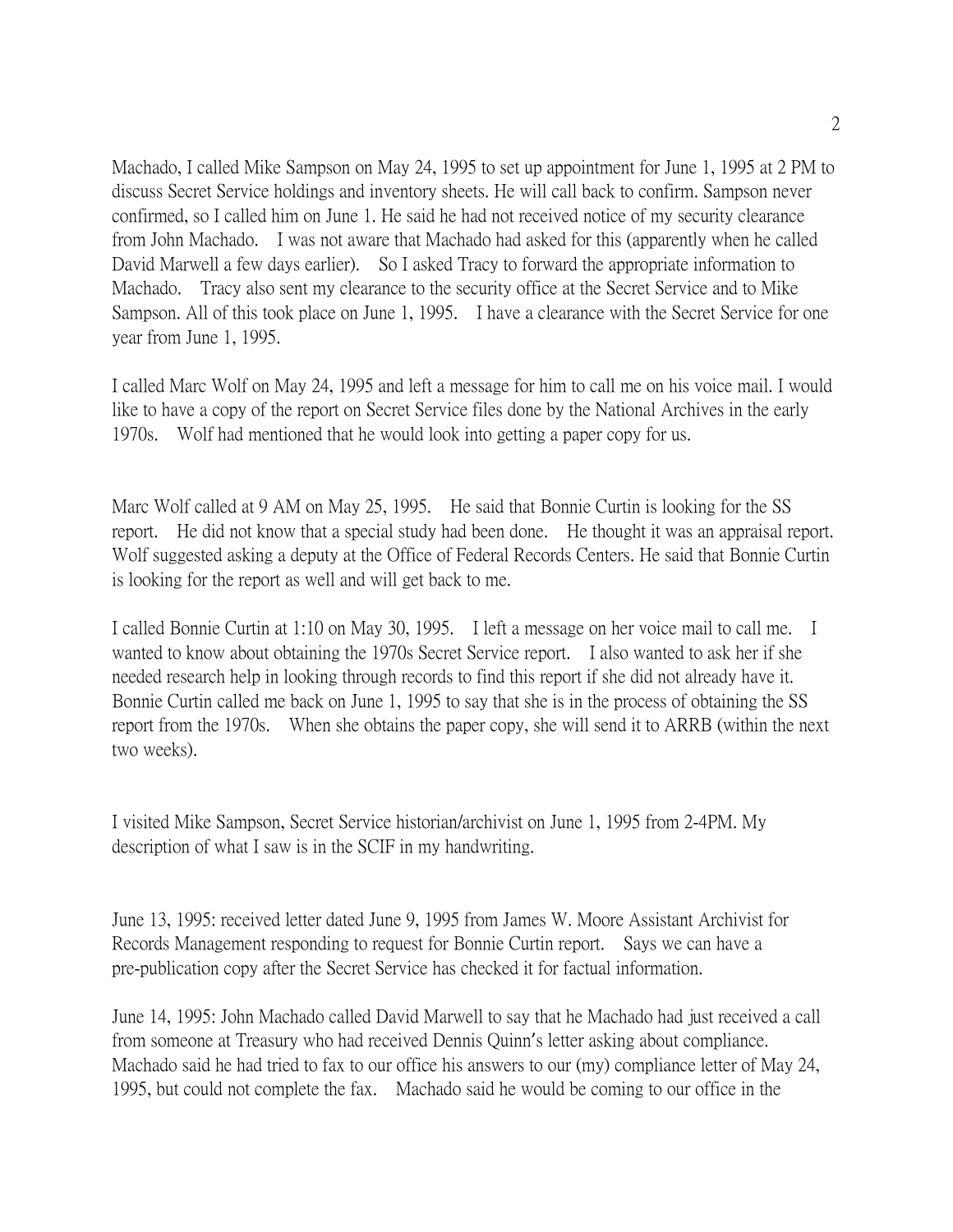morning, June 15, 1995, to drop off his report on the status of the Secret Service search and review of documents.

It is now 3:15 in the afternoon of June 15, and still no sign of John Machado. Machado never showed up.

June 16, 1995 about 11 AM: John Machado calls from downstairs: meeting with David, Jeremy, and me. See agency contacts; Machado brings his answers to our May 24, 1995 letter regarding compliance. He said that Treasury had been on him (Jane Sullivan) had contacted him 3 times about Secret Service compliance. It was "like a fire." Machado stated some of his misgivings about the breadth of the assassination record definition, about Secret Service records leaving their offices or "control," and about Bonnie Curtin's report (which Machado said was "filled with errors").

-----Next steps: read 135s from Suitland

-----make appointment to re visit Archives (1880 G St.)

-----make appointment to get information on Secret Service records management

-----get organizational chart

-----inventory (ies)

-----where is Bonnie Curtin's 1970s report?( UPS tried to deliver it to me on June 26, 1995 but they had been given the wrong address. UPS will try again on June 27, 1995.)Hooray. The report arrived on June 28, 1995.

-----contact George Luce at National Archives about tapes of SS agents (check personnel records)

-----compose written response to Machado's response to our compliance letter(Letter is finally finished on June 26 and ready for David's signature. Jeremy delayed this for a full week. His changes --including footnotes in a business letter--are a disaster.)

June 20, 1995: Bonnie Curtin called to say that she is sending the 1971 report done on Secret Service records. She said her report will be out in September.

David said he would call George Chalou at the Archives about our seeing/hearing tapes of Secret Service agents (June 19, 1995). David called Chalou on June 22 but he was not in.

David called Steve Tilley on June 22 to ask about electronic identification aids sent by Secret Service since we do not have data bases from Secret Service. Tilley will not be here until Monday.(June 26, 1995:David called Tilley who said that Secret Service materials in the Archives were donated in late 1970s and are now the property of the Archives. Some of those materials as well as materials referred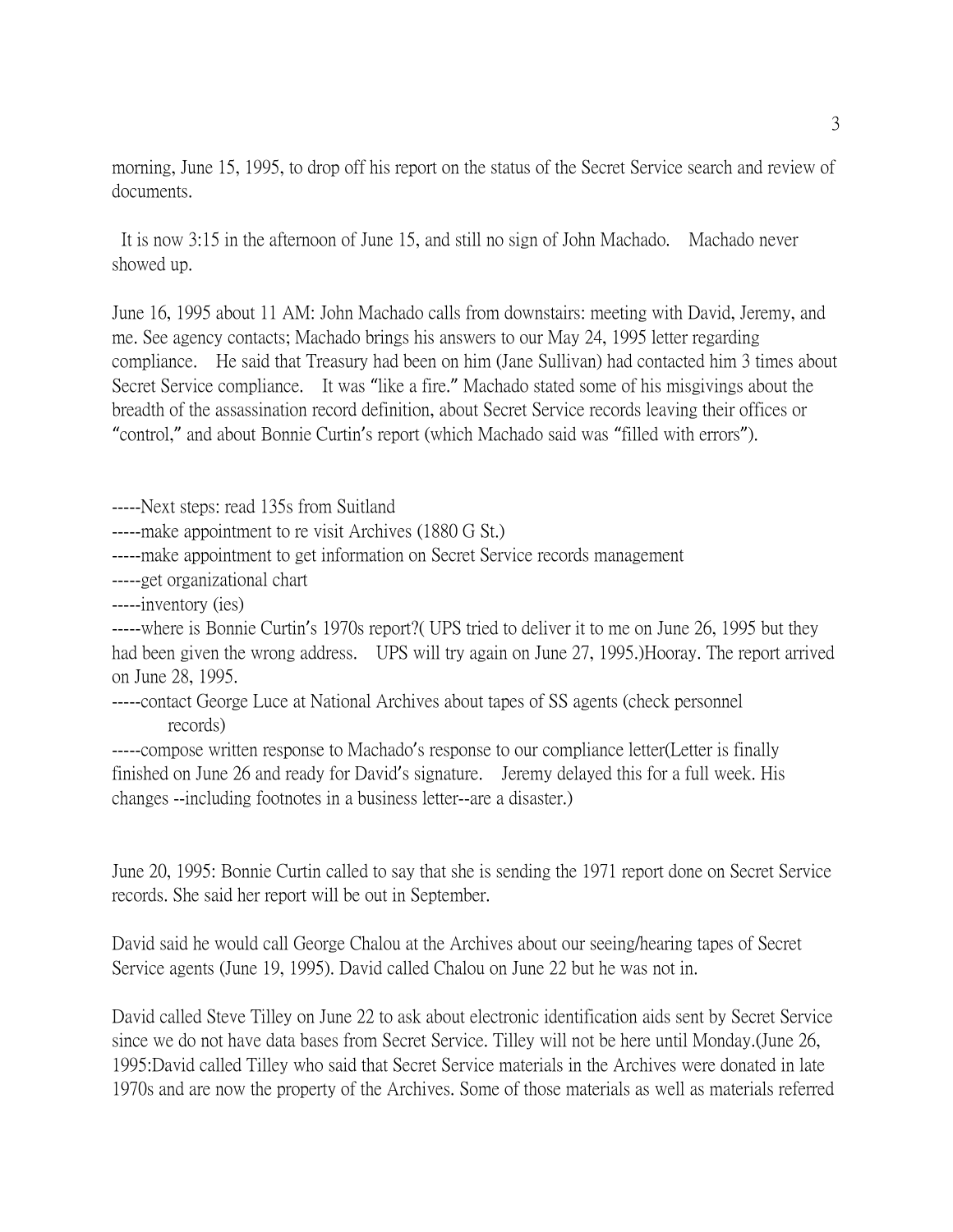by third agencies, have RIFS. To date, no materials have orginated from the SS since the JFK Act and nothing has RIFs on it.)

I called John Machado on June 23, 1995 to set up visit to Secret Service. John Machado said that Ann Parker will describe their records management program on June 27, 1995 at 10AM. Machado also invited me to come to Centre Pointe to see Secret Service materials stored there. I expect to do this on Tuesday June 27. John Machado said he is still reviewing materials in the Archives. Mike Sampson has prepared an inventory based on my suggestions when I visited earlier this month (June 1). I will plan to visit the Archives after July 4.

On June 27, 1995, I visited with Ann Parker (202-435-7013) at the Secret Service from 10 AM to 1:10. She showed me several manuals describing administrative and investigative filing systems. I will return to her office at 1310 L Street on July 6 to visit Centre Pointe and gather several items I requested. I wanted to have copies of inventories and filing systems.

VISIT TO SECRET SERVICE SCHEDULED FOR JUNE 1, 1995 Joan Zimmerman trip to Secret Service, 1800 G Street, 8th floor Mike Sampson, Secret Service Historian (Jeremy called John Machado to obtain Sampson's number.) Discuss statute: goal of Assassination Records Collection Act: make materials available to public. We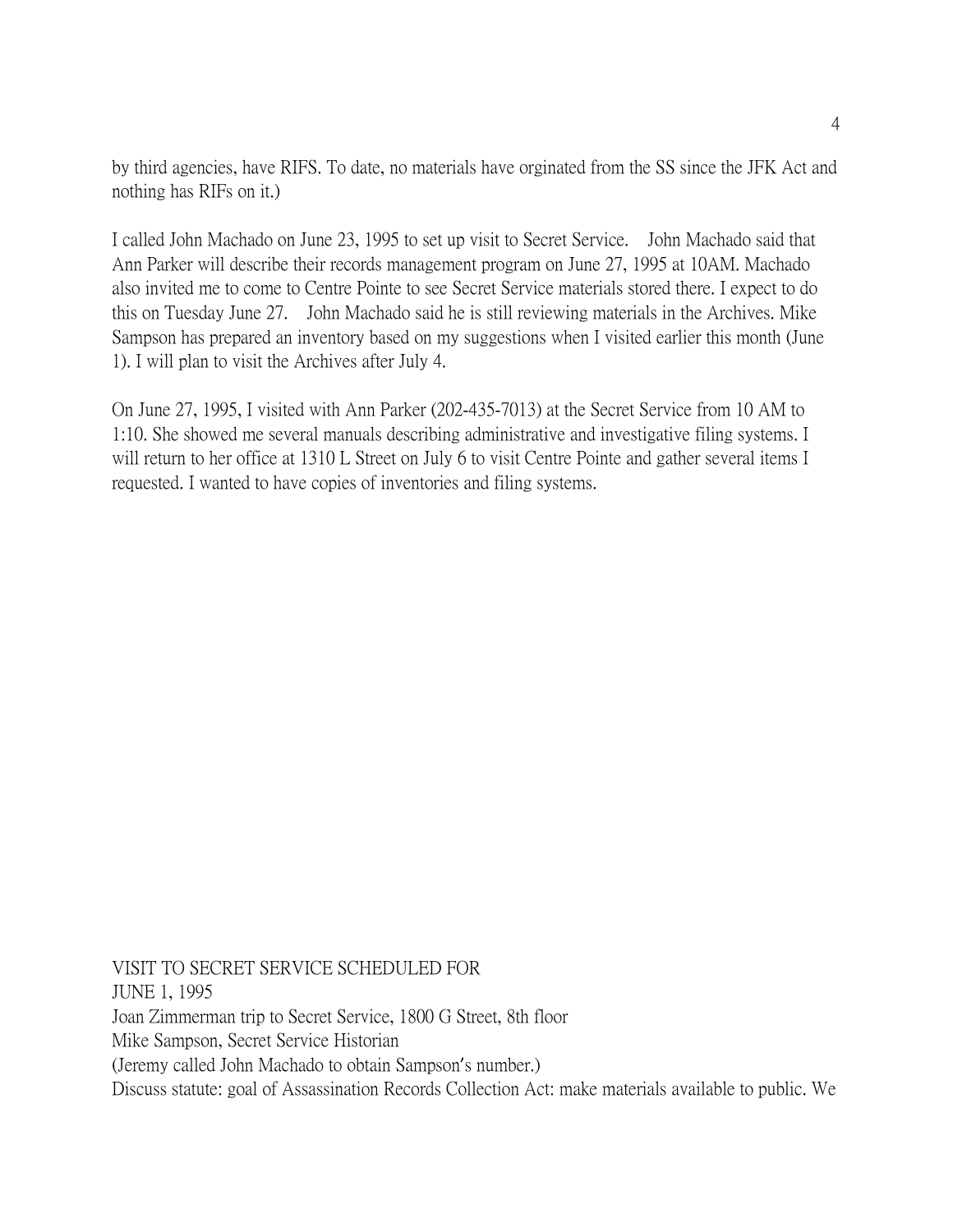expect a thorough search, and we will follow up with a spot check and depositions. Definition of assassination record.

# All records that enhance and enrich and broaden the historical record of the assassination of President Kennedy. (Even if outside the definition) Must go beyond the records of previous commissions set up to investigate this event.

All inventories held by the Secret Service historian describing their collection and sources of material generated by the Secret Service and descriptions of their holdings, location of all materials.

Documents: guides, instructional materials and guidelines used by agencies to further their review of assassination records. Secret Service records lists describing the procedure by which agencies identified assassination records for review.

Records necessary and sufficient to describe the agency's:

- (1) Records policies and schedules
- (2) Filing systems and organization
- (3) Storage facilities and locations
- (4) Indexing symbols, marks, codes, instructions, guidelines, methods, procedures

Get records control schedule: identify the series, category of the record, correspondence. Goal: get schedules and lists of holdings. Find out how to reference holdings, i.e. by file# or title. Be as specific as possible. Secret Service has a file code: get it.

Identify various series of records, categories of records, correspondence

- 1. Through administrative offices?
- 2. Through inventories?
- 3. Suitland
- 4. Center Point
- 5. Historian's office
- 6. Any other locations downtown or in the Washington, D.C. area or

elsewhere

Files in administrative offices: *organizational charts of Secret Service* to identify all offices that may hold records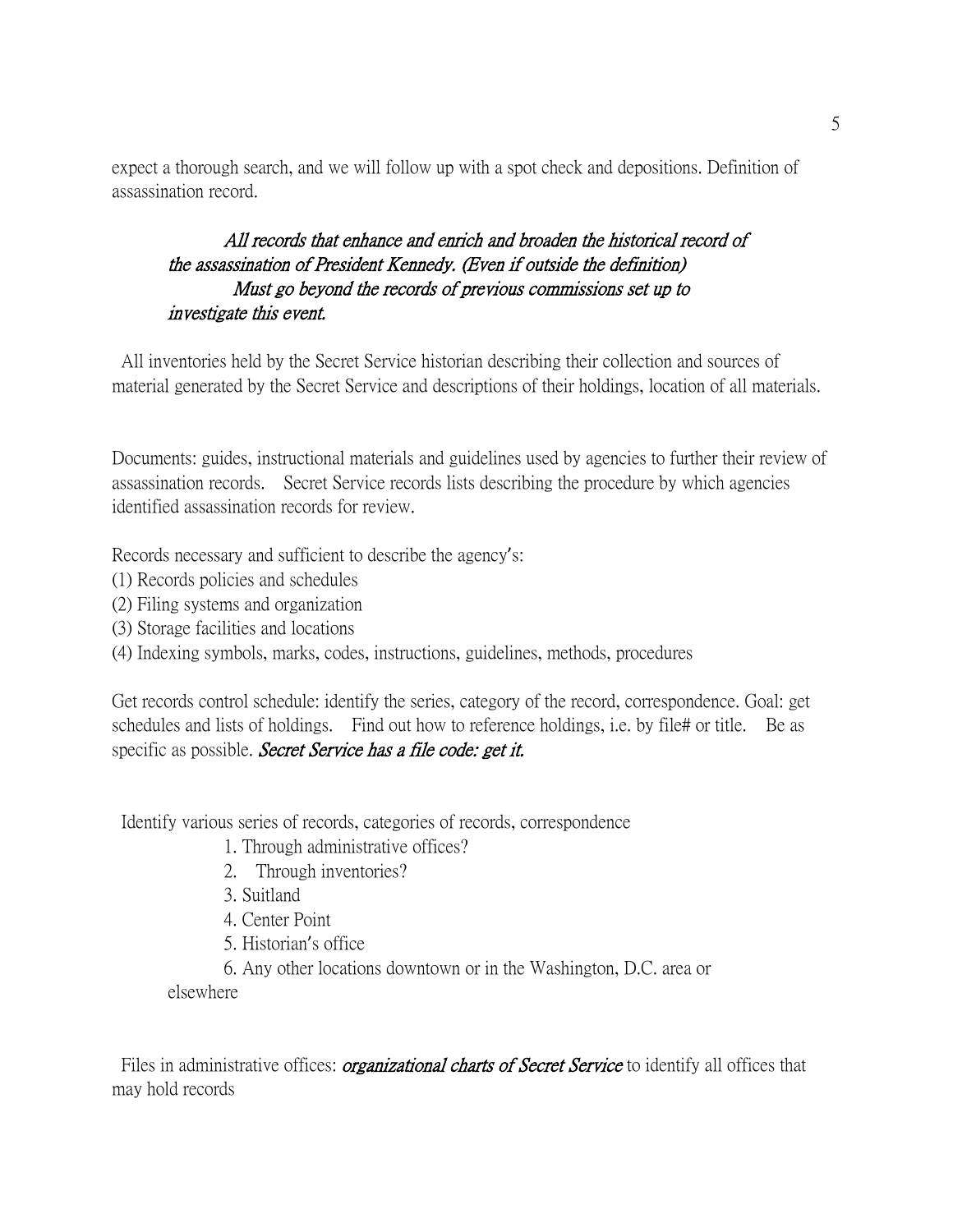Is it best to ask for material by administrative office? That is, for example,: the Public Affairs Office would have the Director's speeches. Or Protective Research Service has Director's correspondence. How much of this material is at Suitland, Center Point, or in one of the downtown offices. In the downtown offices, are records dispersed? Or are they all located in one office?

# Get organizational charts of the current Secret Service.

1. Field office files; reports from field offices as noted in Official Case File at College Park Archives; nationwide teletype sent in response to ARCA and field office replies. Get 258 forms for field office files that have been destroyed. Were there duplicates in any headquarters files? What were criteria for destruction?

2.Separate files containing correspondence from HSCA, the Church Committee, Pike Committee, Rockefeller Committee. Is there internal correspondence on these committees?

3. Documentation of transfer of Secret Service records to Federal Records Center in Suitland. Secret Service records of materials it has destroyed. When material was destroyed.

4. Materials belonging to the Chief/Director Rowley or other high level officials, kept separate from central office filing system or separate from SAC reports. Memos of meetings, telephone logs, logs of correspondence. Is there internal correspondence, are there intra-agency memoranda? Was there any internal investigationof the assassination inside the Secret Service, the results of which were never made public?

(Speeches by the Director or other high level officials)

4A. Records held by persons by virtue of their public service, i.e. Rowley, and head of Protective Research Bouck

5. John Connally's request for all Secret Service material relating to the assassination: memoranda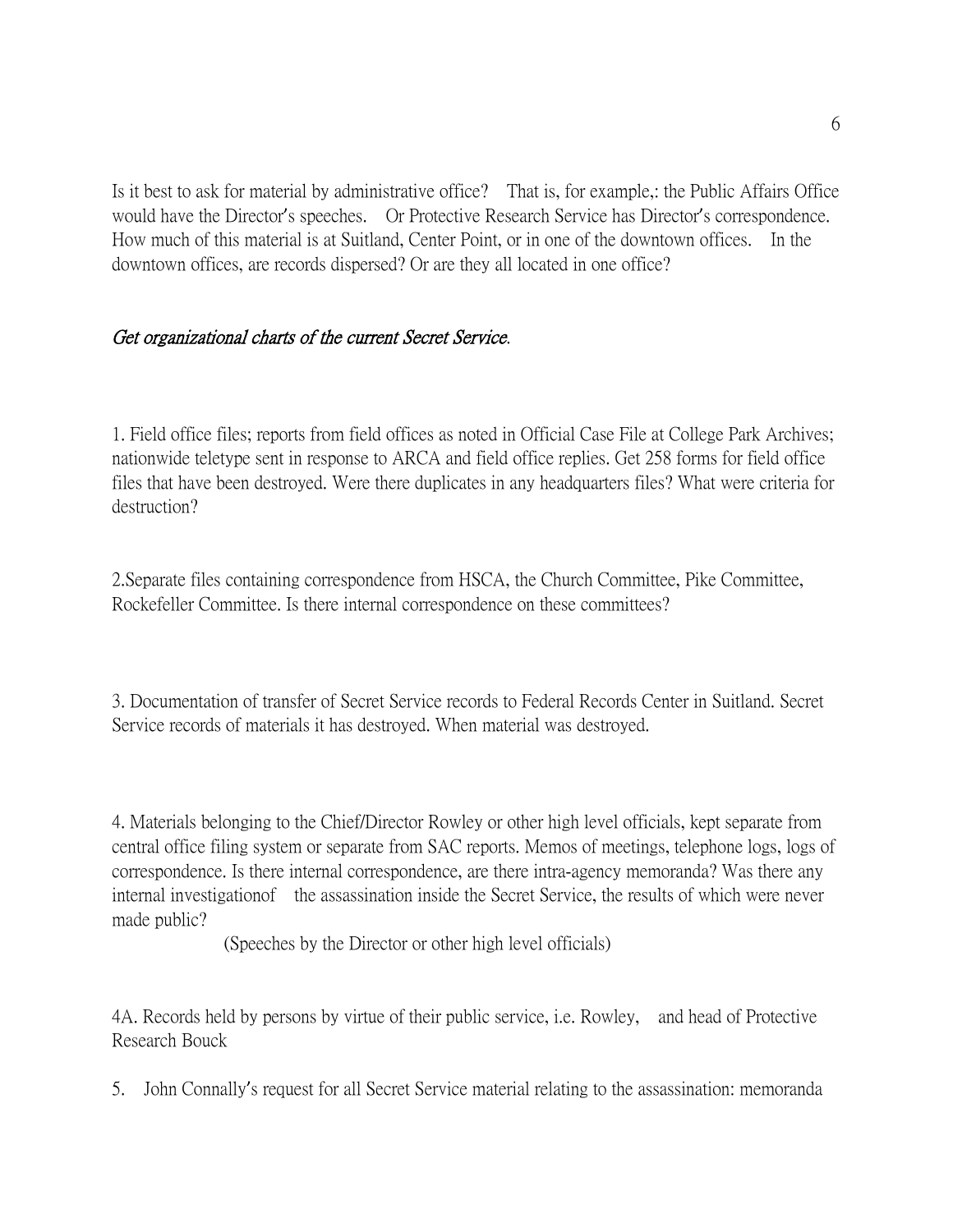documenting this request and the return of these materials; itemized list of what Connally received in response to his request for all materials in the hands of the Secret Service on the assassination.

6. Guides or manuals used by Secret Service agents in 1963; either an earlier volume of regulations or guide book with inserts, updates in use in 1963. Or training films in use in 1963. Investigative procedure manuals.

(Did agents have any medical training or paramedical training?) (Did the Secret Service generate any lab reports; are there any independently performed tests results on the weapon, examination of the limosine?)

# CENTRAL OFFICE FILES

Including programmatic material: time and attendance as policy; rules and regulations, increases in White House detail for President and Vice President , meetings where such changes were discussed.

Headquarters keeps all *policy, procedural, and executive documents (in Central file?)* 

10. Personnel records: Roy Kellerman? (Check 1961-1963)

10. A. Oral histories by agents on the scene in Dallas or by Thomas Kelley or other top level officials, or any films made of interviews with people in Dealey Plaza or Secret Service agents.

B. Maps, photographs (Robert Groden); motion pictures, sound recordings, artifacts 11. Who determined which agents would be on what shift? Increases or decreases, different deployments in the period 1960-1963;1963-1965. Minutes of meetings where such changes were discussed. Any minutes of meetings where overall strategy of protecting the President was discussed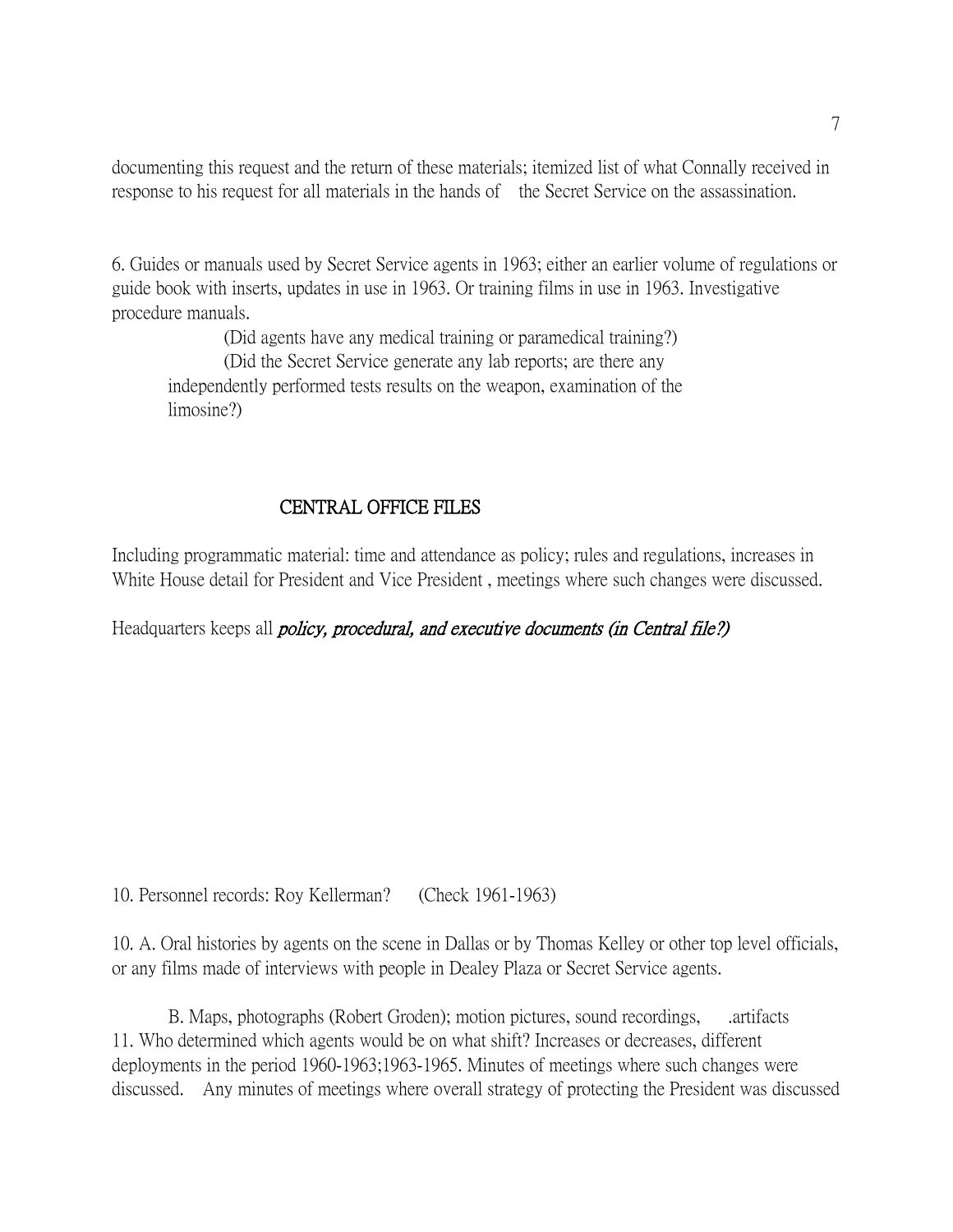in the immediate post-assassination period?

VISIT TO SECRET SERVICE July 7, 1995 Ann Parker and John Machado

I met with Ann Parker and John Machado beginning at 9:30 at 1310 L Street. Ann Parker gave me 4 lists that I had requested on June 27, 1995 as follows:

1. Administrative Files Classification Code (Index to Major Subject Groups), 4 pages

2. Office-Abbreviation Sequence, 4 pages

3. Table of Contents of Administrative File Codes (in use since 1983), 11 pages

4. Table of Contents of Case Classification Codes and Case Types, 7 pages

Note: on June 27, 1995, Ann Parker gave me an official chart with descriptions of the current Secret Service organization.

A. Ann Parker showed me the Report on the Assassination of President John F. Kennedy, 2 vols. The Secret Service made 45 copies of this. I asked her to photocopy both volumes.

B. Both Ann Parker and John Machado said they were unaware of any internal biographies of Chief James Rowley. I asked if Chief Rowley had given any speeches or made any statements when he began his tenure as Chief indicating the direction he envisioned. John Machado said he was not aware of anything like this. I will follow this up when I revisit the Archives at 1800 G Street.

C. Ann Parker said she would provide me with an "01" list of Secret Service materials at Suitland.

D. Ann Parker and I were driven by an agent named Chuck to Centre Pointe, which is in Landover, Maryland (beyond Addison Road metro stop). From about 10:30 to 1:00 Ann Parker and I looked at contents of cardboard boxes containing Secret Service materials from various offices. A portion of the materials at Centre Pointe are clearly not relevant for our purposes. There are, for example, several boxes containing various materials from the 1970s and 1980s, and I sought to focus on boxes that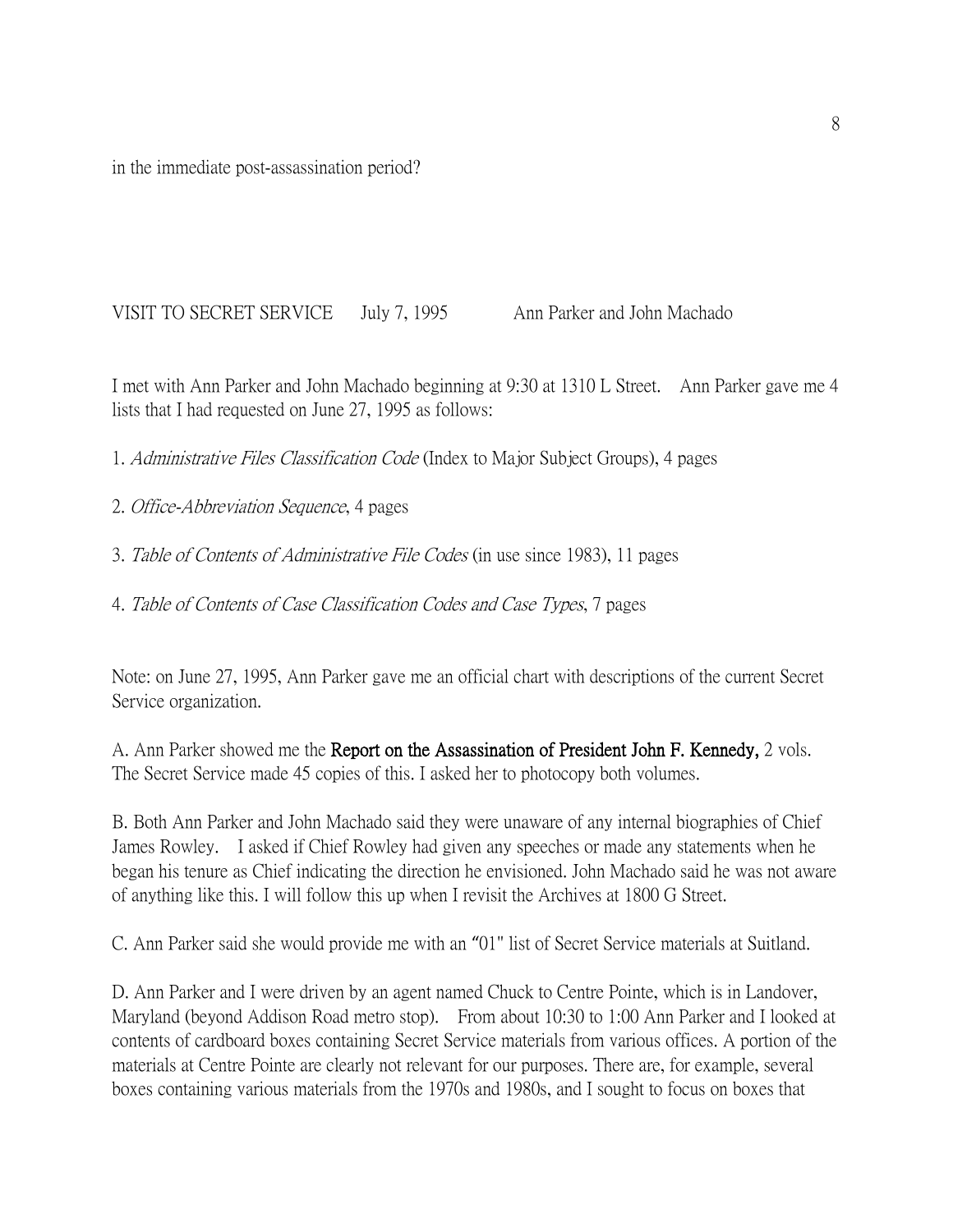might contain assassination records. The outside labels of many boxes were so vague that this process was very time-consuming. I will plan to return to Centre Pointe to continue looking for appropriate materials on July 12, 1995.

E. Ann Parker will be taking July 14 off.

F. Ann Parker mentioned that John Machado had called a meeting last week at the Secret Service to discuss the JFK statute. In attendance were: Carl Meyers of the Public Affairs Office, who is the supervisor of Mike Sampson. Sampson , the Secret Service archivist, was present at this meeting. The Secret Service Legal Counsel was there. The "DAD" was slated to come but left at the last minute to attend another meeting.

G. Ann Parker is assisted by Carolyn Wesner, who writes records schedules; and Barbara Wright, who is the liaison with records center. Wright writes 135 forms.

H. Ann Parker has two inventories in her office, which she has shown to me. We have not yet reached the point where she is willing to let me photocopy these lists. One is in a very large three-ring blue binder, and it is quite lengthy. It is entitled "Records Inventory." It lists materials under the code: MNO-85-0008. Some boxes at Centre Pointe have this designation on the outside. The other is a shorter list with descriptions of materials at Centre Pointe. It is almost indecipherable, and I would prefer to view the actual materials in the boxes on site.

I. Ann Parker showed me the following materials in her office:

1. Shift Reports-Presidential Protective Division. The Secret Service is most sensitive about shift reports. This binder contained reports from the White House Detail, and it is labeled: "PPD Shift Reports-Unusual Incidents-1960, 1963-1966." It contains very specific times and descriptions of notable incidents. I asked Ann Parker why there were no entries for 1961 and 1962. She said that there were no unusual incidents during those years. This file contains the reports for November 22, 1963. On the front of this folder the following is written: "PPD-85-0001, 1/1 SS/62." I looked through this binder and selected documents that are very clearly assassination records. My intention is to have the entire file photocopied, but I do not want to push it at this point.

2. A file folder labeled "Daily Shift Report, November 1963." This a permanent record, and the front of the folder says: "PPD-85-0001, #1, CP/04:08-5-1" I will ask that this entire folder be photocopied.

3. File Folder:"101.10 Legislative Penalties for the Assassination of the President, etc." On the front of the folder is written:"MNO-85-0012, Box 7B, CP/03:02-3-1" This contains assassination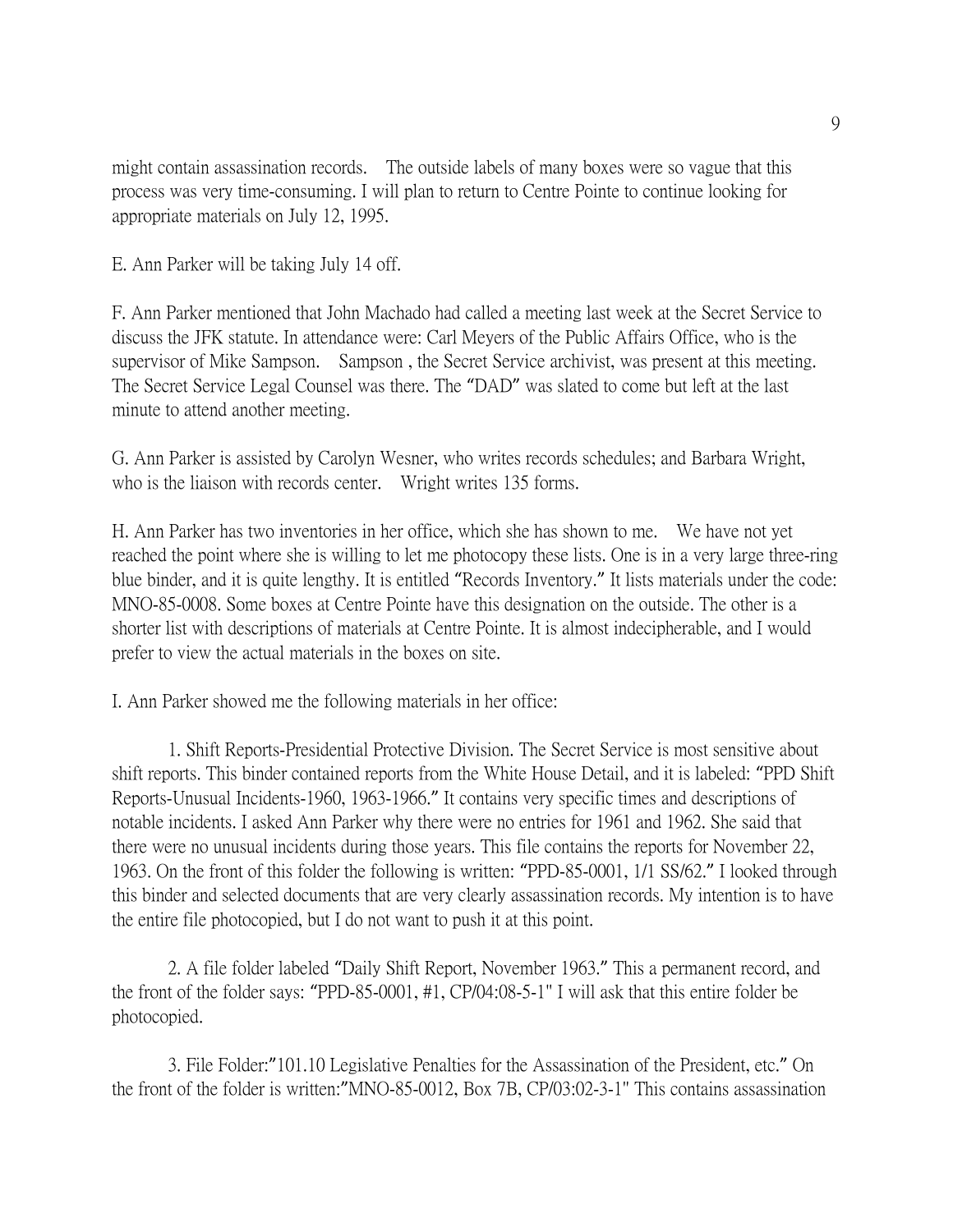records. A memo by Inspector Thomas Kelley describes the problems with this legislation from the Secret Service standpoint. Of especial concern to Kelley was the designation of the FBI as the only agency to investigate an assassination of the President. The file contains other Secret Service memoranda and excerpts from the *Congressional Record*. I will ask Ann Parker to photocopy this file. I would add that she voluntarily brought this to me. I had not seen any reference to it before.

4. Final Survey Report, Houston, Texas, November 30, 1963. On the front of this folder the following is written: "OPO-85-0001, #7, CP/04:02-6-3." Inside the folder on the first page the following is written: "File no. 1-16-602.111."The file folder label says: "602.111 Houston, Texas 11-21-1963, President and Mrs. Kennedy, Vice President and Mrs. Johnson." I will ask to have this photocopied.

5. File label says: "602.111 Fort Worth, Texas, 11-22-1963, Texas Hotel: Chamber of Commerce Breakfast" On the front of the folder is written: "OPO-85-0001, #7, CP/4:2-6-3." I will ask to have this photocopied.

6. File label says: "602.111 Austin, Texas, 11-22-1963." On the front of the folder is written: "OPO-85-0001, #7, CP/04: 02-6-3." I will ask to have this photocopied.

On June 27, 1995, Ann Parker had shown me destruction schedules designated by the National Archives for Secret Service materials. In this context, she said-- and John Machado confirmed--that the Inspection Reports of the Dallas field office for the period 1960-1963 had been destroyed. I asked about this again on July 6, 1995. John Machado said that he would inquire again to make sure this is accurate. I am thinking that retired agents from Dallas might have kept these reports, or that the field office itself might have retained these reports (which are supposed to be destroyed on a regular basis.)

John Machado asked how long the ARRB would be in existence. He also asked about procedures and the process of appearing before the Board. He asked if he could witness presentations by the FBI and CIA. I replied that that would not be possible.

John Machado discussed the Secret Service collection at the National Archives. He said that there is a tape by Clint Hill available to the public, and there are tapes of interviews of Marina Oswald. I suggested that he might wish to visit this collection at College Park to confirm that everything the Secret Service sent in 1979 to the Archives is, in fact, there.

After spending the afternoon at Ann Parker's office looking through these materials and the inventory, I left at about 4:30. I am planning to continue to visit her office and Centre Pointe until I am satisfied that I have located all potential assassination records held by the Secret Service. They are in the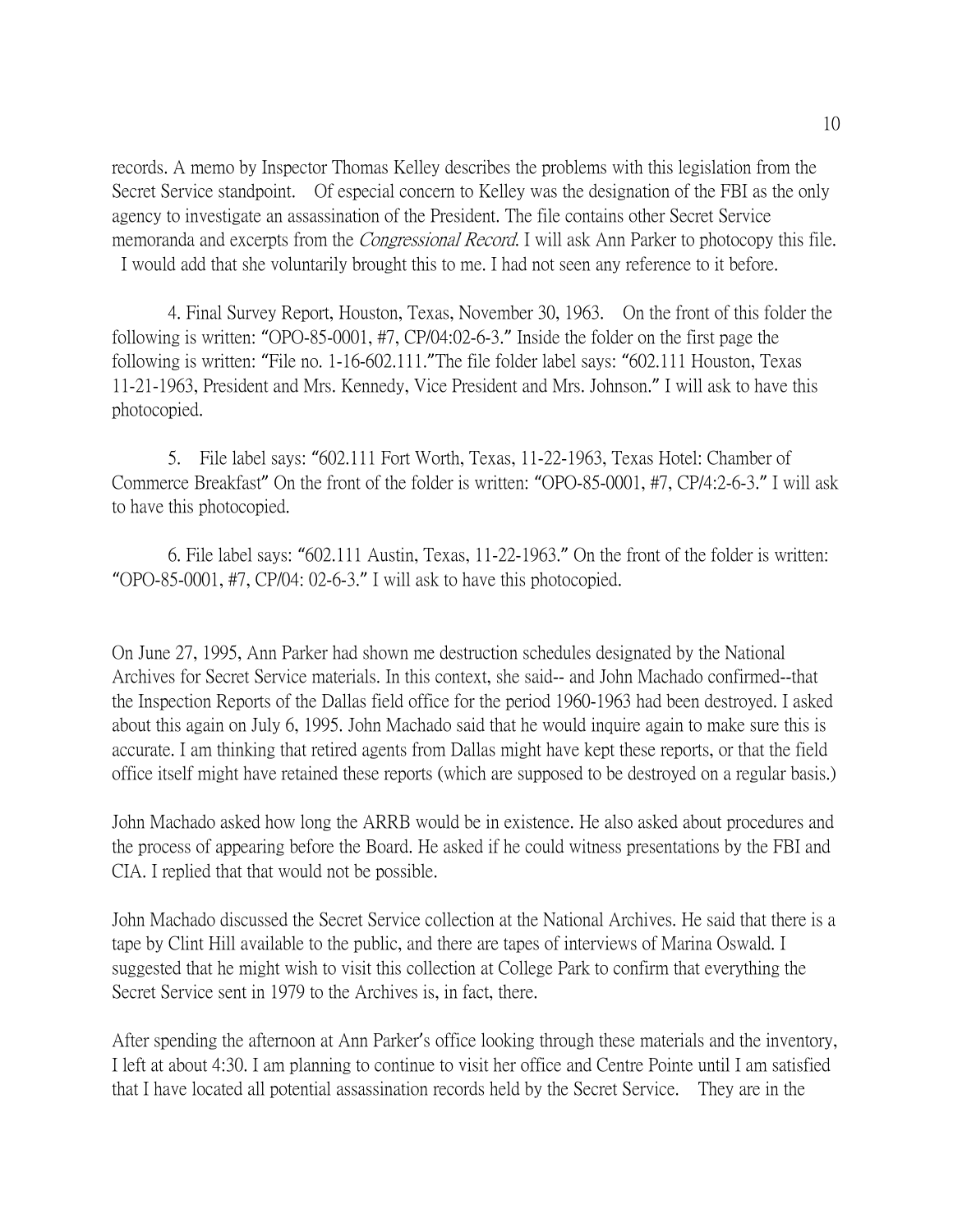process of moving forward on finding appropriate materials. My visits seem to prompt the emergence of more documents. So far so good.

#### VISIT TO CENTRE POINTE JULY 12, 1995 Zimmerman and Quinn

1. Training films viewed by retired agents

- 2. 5 Boxes from Centre Pointe in Secret Service office
- 3. Inspection reports from field offices
- 4. List of backup for Texas trip
- 5. Ann Parker promised an "01" list of Suitland materials
- 6. Legal Counsel correspondence of HSCA should be in Secret Service not Treasury

#### VISIT TO CENTRE POINTE July 12, 1995 (Quinn and Zimmerman)

I had arranged to visit Centre Pointe on July 12 in order to begin a more thorough examination of all administrative records that might contain assassination records. Dennis Quinn accompanied me, and Ann Parker was with us for the entire day. While we were being driven to Centre Pointe by agent Chuck Green, Ann Parker mentioned that 4 boxes of Secret Service material from the Federal Records Center at Suitland have been sent to the National Archives. According to Ann Parker, these contained protective surveys for President Kennedy. Parker also mentioned that box #1 and box #7 had been destroyed according to her records schedule. She said she could tell me exactly which boxes she is referring to when I visit her at 1310 L Street.

Ann Parker mentioned that she had met with Latita Roseboro and Carolyn Wesner. Carolyn Wesner will be assisting Ann Parker. Latita will be training a secret service agent and another person to assist her in the FOIA office. Latita has apparently prepared a guide on redactions for her assistants and Carolyn. I will ask for a copy of this.

Ann Parker said that Carolyn has the dates of old training films for Secret Service agents in the 1950s. Parker also mentioned that these films are at the National Archives. I am planning to visit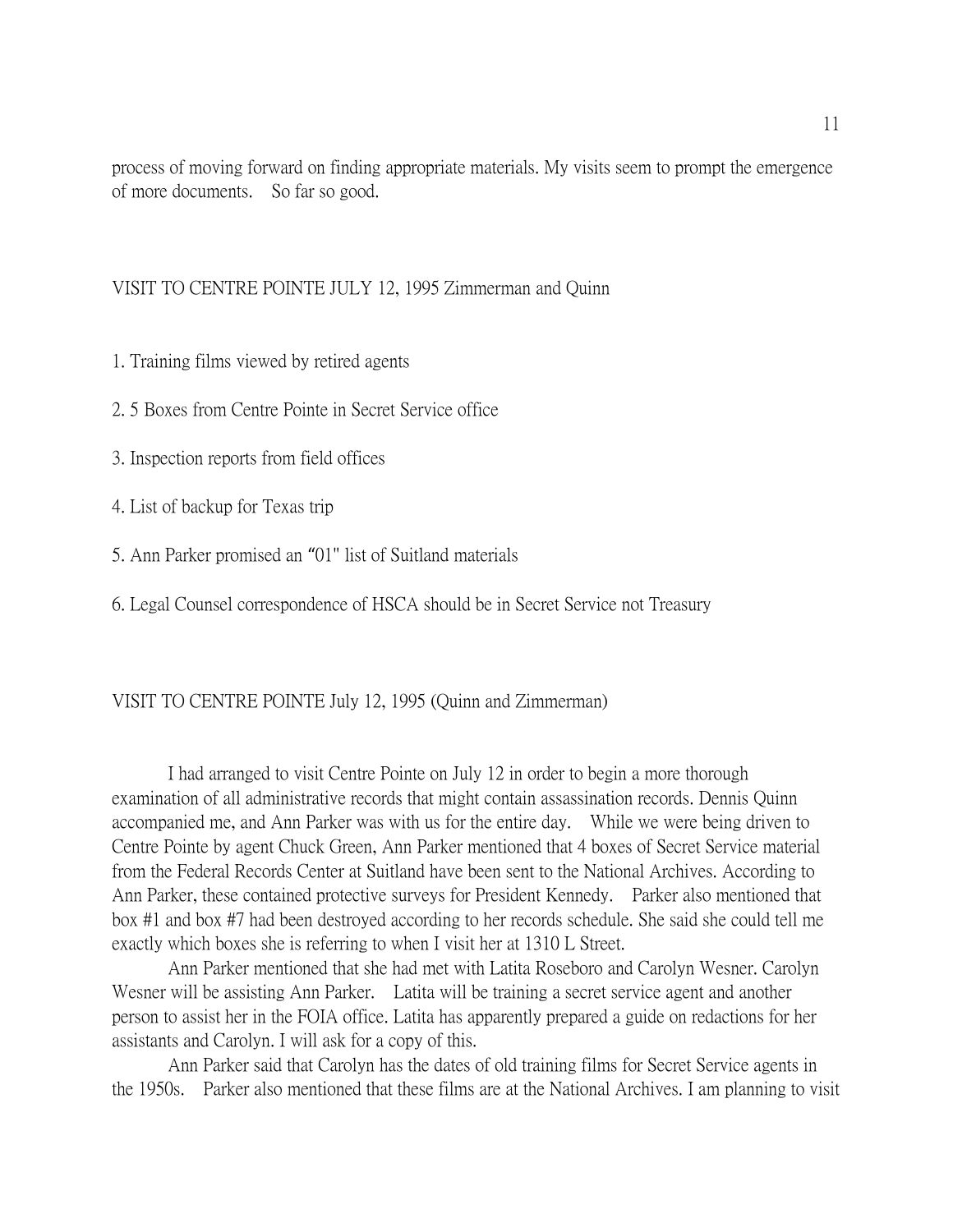Ann Parker at her office next week, and I hope to revisit Centre Pointe the following week.

At Centre Pointe, I examined the contents of the following boxes:

1. MNO-85-0008, Box 7, 123.6 to 125.44, 1967-1974

I requested that the following be photocopied: Thomas Kelley memo dated May 5, 1967 to Director re: proposal and position concept concerning the Inspectors. This is in folder: 124.0 Office Inspections-General (January 1967-Decmber 1969).

2. MNO-85-0008, Box11, 201.4-206.0, 1963-1967 "Training"

3. MNO-85-0008, Box 26, 511.01-514.0, 1938-1971 "Guns and Weapons"

I requested that the following be photocopied: Folder: 514.0 Guns on Loan from US Army, Apr. 1962-Aug. 1966.

### 4. MNO-85-0008, Box 25, 505.0-511.0, 1960-1971

I requested that the following be photocopied from folder: 510.0 Official Property Receipts (individual records of property):

1. Theodore Brehm

- 2. Allan Sturges
- 3. Brooks Keller
- 4. Horace Gibbs
- 5. Carroll Honess
- 6. James Mastrovito
- 7. Lubert DeFreese
- 8. David B. Grant

note: All of these agents began in January 1963.

5. MNO-85-0008, Box 30, 520.0-540, 1949-1971

I requested: Forrest Sorrels to Baughman dated 7/25/50 in folder: 520.0 Supplies-General, 1962-1964; and Inspector Krill to Lemons, 1/28/63, and Wildy to George Taylor, 1/4/62, in folder: 520.0 Supplies-General, 1962-1964

6. MNO-85-0008, Box 31, 540.0-541.4, 1959-1971 I requested: folder 541.1-Telephone 1964:

1. WHCA Directory (1964)

2. James Rowley to GSA, Nov. 2,1964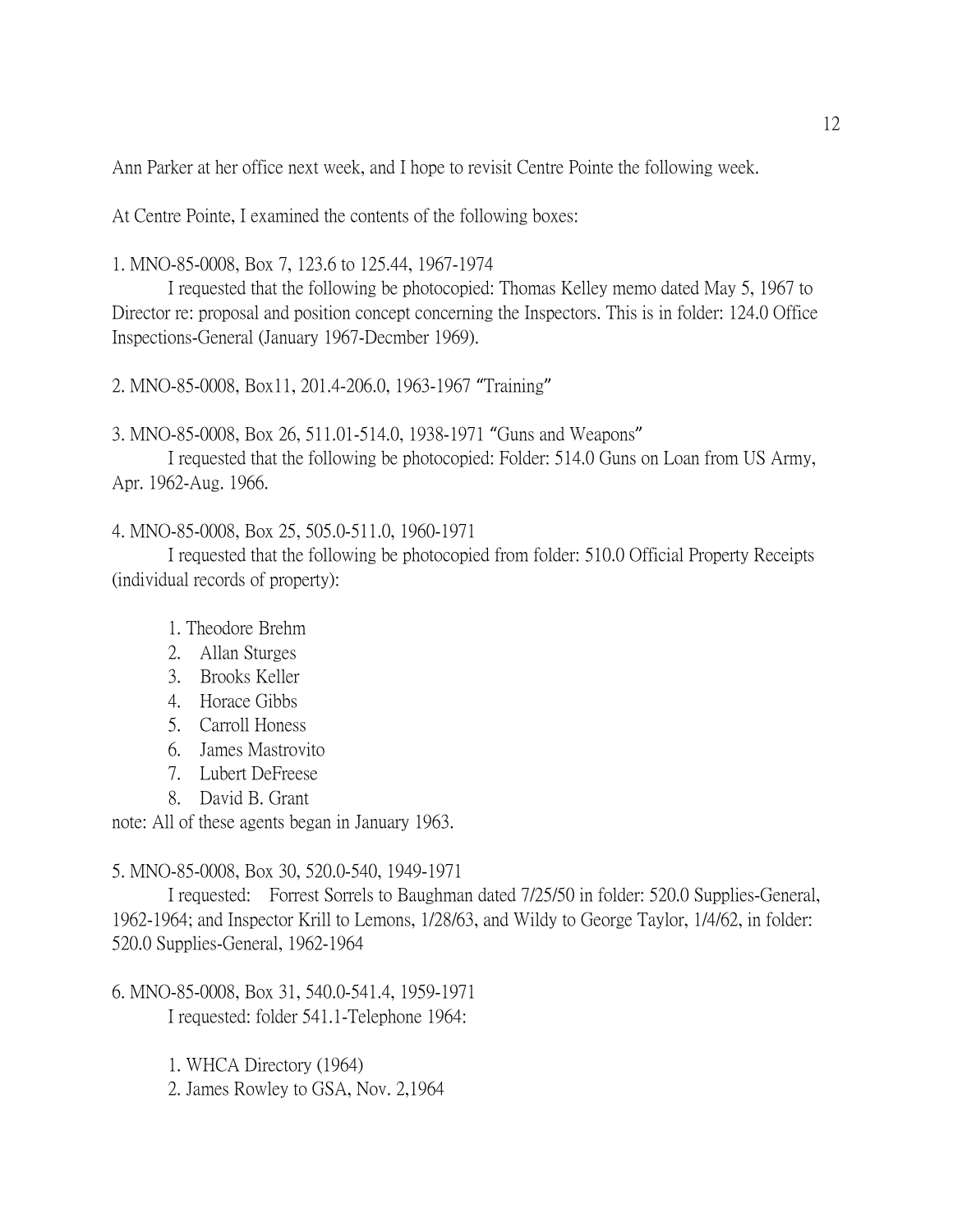3. Fred Backstrom SAIC Springfield to Rowley, October 19, 1964

4. List of Secret Service agents (initialed GMP)

5. Gordon Parks to Chief Rowley, September 16, 1964 (and following 6 pages)

6. Joseph Lemons to SAIC Bouck, September 4, 1964

7. Bouck to Chief Rowley, August 24, 1964

8. John Gallamore to Chief Rowley, July 7, 1964

9. Forrest Sorrels to Chief Rowley, June 4, 1964

10. Shirley Humphrey to USSS, June 9, 1964

11. John Marshall to Chief Rowley, January 31, 1964

12. John Marshall to Chief Rowley, May 11, 1964

13. Tom Hanson to Chief Rowley, Feb. 26, 1964

14. Lewis Huff to Chief Rowley, Feb. 13, 1964

15. Hanson to Chief, Feb. 18, 1964

16. Lemons to Gordon Parks (and list of calls) Feb. 14, 1964

17. Parks to Accounts, January 9, 1964

18. Chief Rowley to SAICs, Feb. 13, 1964

19. Hanley to Chief, Feb. 18, 1964

20. Hanley to Chief, Feb. 14, 1964

21. SAIC Burke to Chief, Feb. 1, 1963

22. Chief to Spicer, Jan. 30, 1964

23. Rowley to SAICs, January 28, 1964

24. O'Malley to Chief, January 22, 1964

25. Chief to Sorrels, January 28, 1964

26. Sorrels to Chief, January 7, 1964

7. MNO-85-0008 (CP/01:02-4-5)

I requested from folder: Telephone 541.1, 1963:

1. Maurice Martineau to Chief, November 26, 1963

2. Guthrie to Chief, Oct. 29, 1963

3. Forrest Guthrie to Chief, September 25, 1963

4. John Rice to Lavern Hughes, September 12, 1963

5. Rice to Chief, September 11, 1963

6. Sorrels to Chief, August 27, 1963

7. Chief to Sacs, July 22, 1963

8. Spaman to Chief, March 26, 1963

9. Spaman to Chief, March 5, 1963

10. Rowley to Saics, February 21, 1963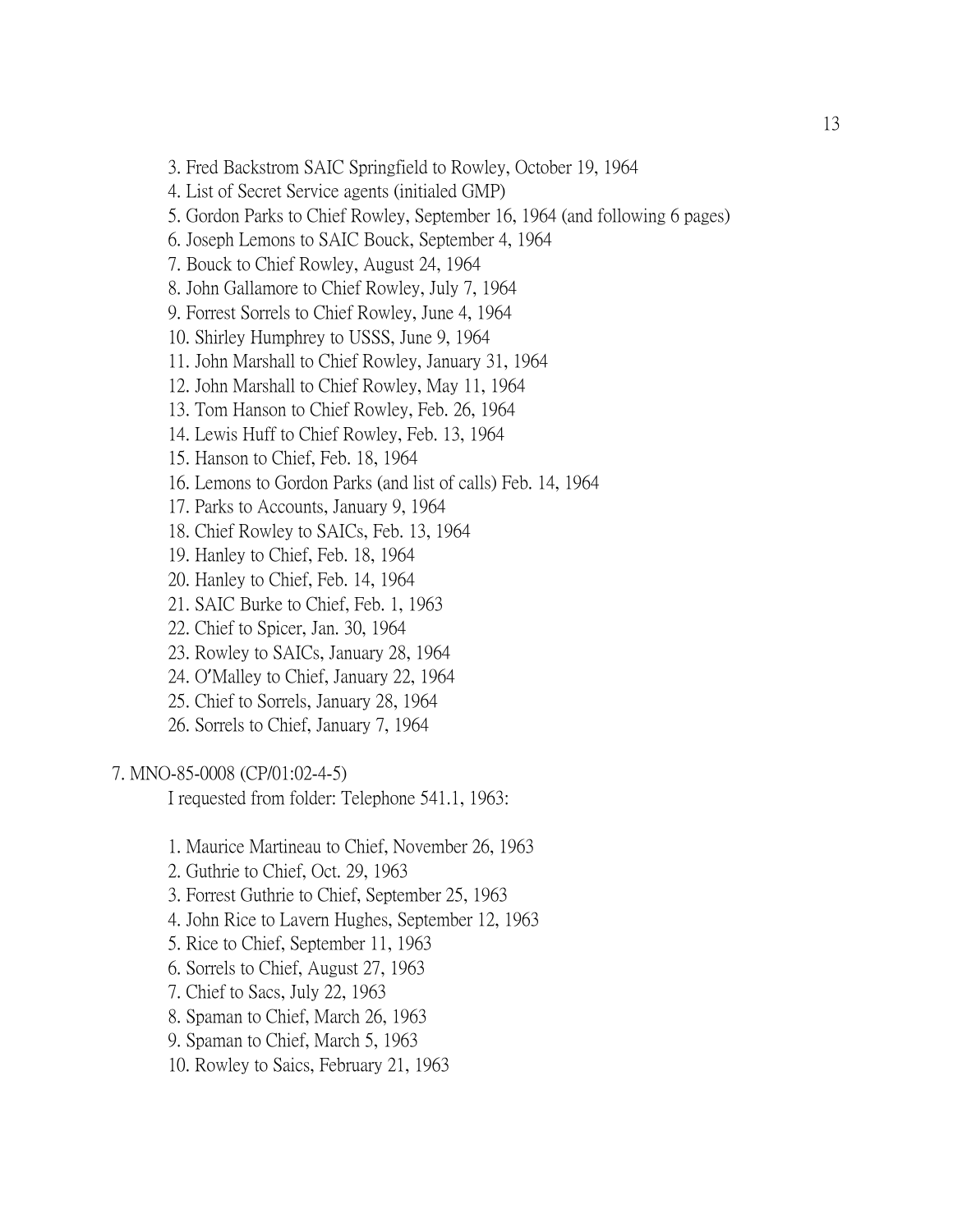Dennis requested that the following be photocopied:

1. U.S. Secret Service Annual Reports FY, 1963, 1964, 1965, MNO-85-0008, Box 8, 125.45-127.3

2. Organization of Secret Service: 1961-1962, MNO-85-0008, 110.0, CP/01104-4-3

3. Kennedy (Mrs.) Protective Detail, Box 71, MNO-85-0008, CP/01:04-4-3

I expect to be able to retrieve photocopies of this material as well as previously identified material from my first visit to Ann Parker's office when I revisit her office on July 19, 1995.

Visit to Secret Service July 19, 1995: see agency report and memos to file July 19 and July 20, 1995

# Materials To Be Retrieved From Secret Service

I. Suitland-Federal Records Center

--RIFs for accession 87-75-4, Boxes 2-5

--RIFs for accession 87-75-5, Boxes 1-6

--RIFs for accession 66A-890, Box 5 and Box 7 (law enforcement coordination, Treasury)

--RIFs for accession 63A-623, Box 4, Box 5, Box 6, Box 13 (note that trip file folder is kept in Secret Service headquarters: 602.111 Trip No. 100 Far East General, cancelled trip to Japan), Box 24

--RIFs for 87-86-0004 (1963 only) located in 1310 L Street, Room 670; and RIFs for 87-89-0009 (1963 only)

--RIFs for 87-75-8, Boxes 1 through 5

-- Boxes to examine: 87-75-1, Boxes 1 through 12

WE should request all 135 forms for all Secret Service material at Federal Records Center